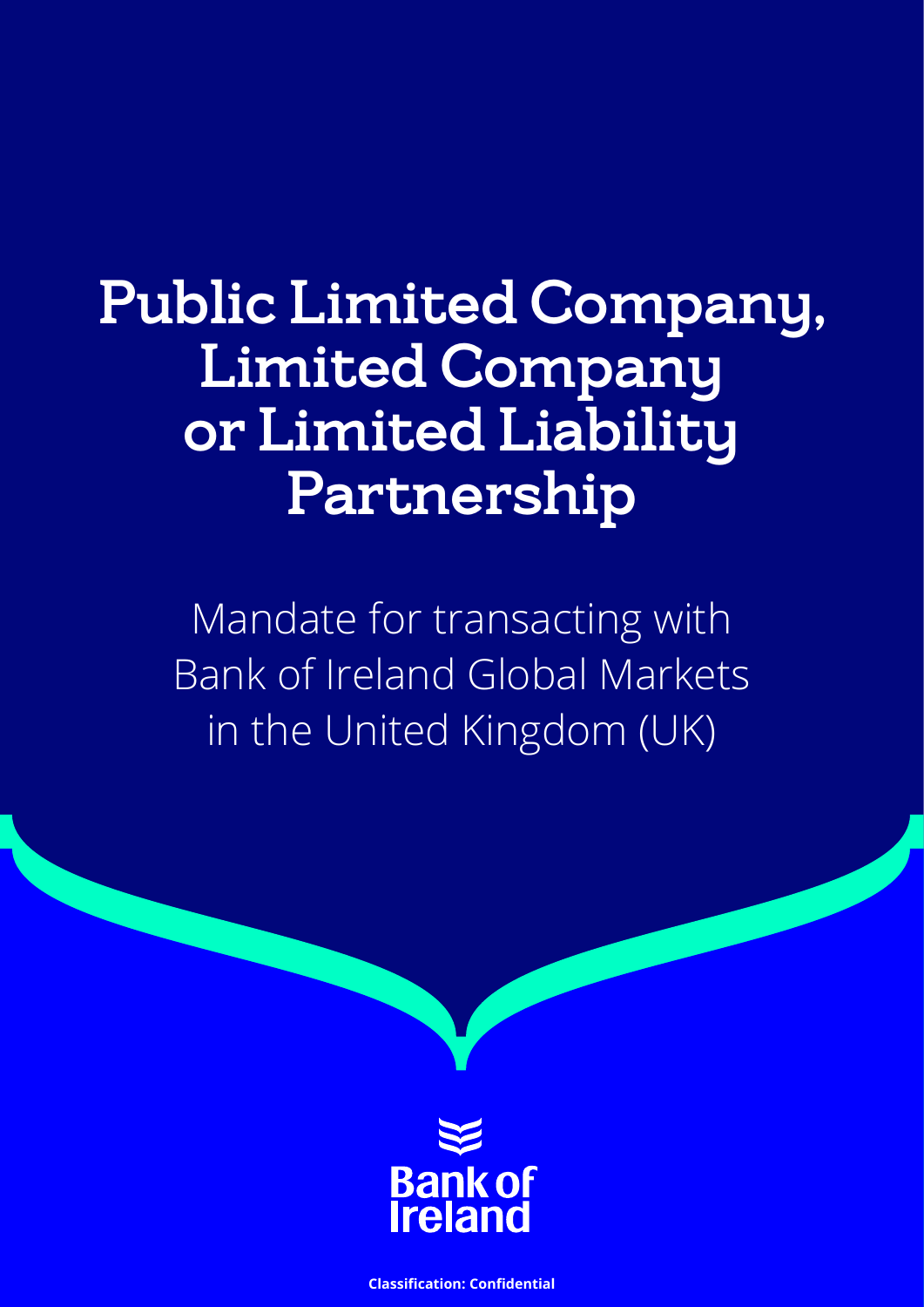# SECTION 1 - YOUR BUSINESS DETAILS

| <b>Business/Trading Name:</b>      |  |
|------------------------------------|--|
|                                    |  |
| Registered Address:                |  |
|                                    |  |
|                                    |  |
| Company Registration Number:       |  |
|                                    |  |
| Name & Address for Correspondence: |  |
| (if different from above)          |  |

*Capitalised terms used in this document are defined in the Global Markets UK Terms and Conditions and the Terms of Business, copies of which (where relevant) are provided to you with this Mandate.*

## **Authorised Individuals/Signatories**

These are the name(s) and specimen signature(s) of those individuals authorised to carry out Transactions and give Instructions on behalf of your business, hereinafter called the "Customer", as per the resolution on page 3.

| <b>Name of Authorised Individual</b>                                                                | <b>Position</b>           | <b>Telephone</b> | <b>Signature</b>                                                                                                                                                                                                                                                                                       |
|-----------------------------------------------------------------------------------------------------|---------------------------|------------------|--------------------------------------------------------------------------------------------------------------------------------------------------------------------------------------------------------------------------------------------------------------------------------------------------------|
| (block capitals)                                                                                    |                           |                  | (if this Authorised Individual is also an Authorised Signatory)                                                                                                                                                                                                                                        |
|                                                                                                     |                           |                  |                                                                                                                                                                                                                                                                                                        |
|                                                                                                     |                           |                  |                                                                                                                                                                                                                                                                                                        |
|                                                                                                     |                           |                  |                                                                                                                                                                                                                                                                                                        |
|                                                                                                     |                           |                  |                                                                                                                                                                                                                                                                                                        |
|                                                                                                     |                           |                  |                                                                                                                                                                                                                                                                                                        |
|                                                                                                     |                           |                  |                                                                                                                                                                                                                                                                                                        |
|                                                                                                     |                           |                  |                                                                                                                                                                                                                                                                                                        |
|                                                                                                     |                           |                  |                                                                                                                                                                                                                                                                                                        |
|                                                                                                     |                           |                  |                                                                                                                                                                                                                                                                                                        |
| If you need to add further Authorised Individuals/Signatories, please photocopy this page.          |                           |                  |                                                                                                                                                                                                                                                                                                        |
|                                                                                                     |                           |                  |                                                                                                                                                                                                                                                                                                        |
|                                                                                                     |                           |                  | Unless otherwise stated in the Specific Instructions box below, we will take Instructions from all Authorised Individuals/Signatories                                                                                                                                                                  |
|                                                                                                     |                           |                  | named above for all Products and Investments, as defined in the Global Markets UK Terms and Conditions and Terms of Business                                                                                                                                                                           |
| respectively.                                                                                       |                           |                  |                                                                                                                                                                                                                                                                                                        |
|                                                                                                     |                           |                  |                                                                                                                                                                                                                                                                                                        |
| Number of signatures required on Instructions*:                                                     |                           |                  |                                                                                                                                                                                                                                                                                                        |
| Any ONE of the signatures                                                                           | Any TWO of the signatures |                  | ALL of the signatures<br>Other                                                                                                                                                                                                                                                                         |
|                                                                                                     |                           |                  |                                                                                                                                                                                                                                                                                                        |
| Instructions below.                                                                                 |                           |                  | If you have ticked "Other" or have any additional Instructions or limitations which you wish to apply to your Mandate, please give specific                                                                                                                                                            |
|                                                                                                     |                           |                  |                                                                                                                                                                                                                                                                                                        |
|                                                                                                     |                           |                  |                                                                                                                                                                                                                                                                                                        |
| <b>Special Instructions</b>                                                                         |                           |                  |                                                                                                                                                                                                                                                                                                        |
| (if applicable)                                                                                     |                           |                  |                                                                                                                                                                                                                                                                                                        |
|                                                                                                     |                           |                  |                                                                                                                                                                                                                                                                                                        |
|                                                                                                     |                           |                  | *In accordance with clause 5 of the Global Markets UK Terms and Conditions, where Instructions are provided by or purported to be provided by an                                                                                                                                                       |
| Authorised Individual by telephone, such telephone Instructions will override the above provisions. |                           |                  |                                                                                                                                                                                                                                                                                                        |
| If you wish to place a deposit, please sign the Depositor Information Sheet (Annex 2)               |                           |                  |                                                                                                                                                                                                                                                                                                        |
|                                                                                                     |                           |                  |                                                                                                                                                                                                                                                                                                        |
|                                                                                                     |                           |                  |                                                                                                                                                                                                                                                                                                        |
| Additional Information required under FATCA and CRS                                                 |                           |                  |                                                                                                                                                                                                                                                                                                        |
|                                                                                                     |                           |                  | In accordance with the Foreign Account Tax Compliance Act (FATCA) and the OECD's Common Reporting Standard (CRS), we are obliged to establish                                                                                                                                                          |
|                                                                                                     |                           |                  | whether the account holder is a U.S citizen or U.S. resident for tax purposes or resident in a participating jurisdiction for tax purposes, or, where                                                                                                                                                  |
|                                                                                                     |                           |                  | the account holder is a passive non-financial entity, whether it is controlled by such persons. In certain circumstances we may be obliged to report<br>details of accounts held by such persons to HM Revenue & Customs who may, in turn, share this information with tax authorities in the relevant |
|                                                                                                     |                           |                  | jurisdictions. Further information may be required from you to confirm whether your account is reportable. Additional information is available at                                                                                                                                                      |
| http://www.revenue.ie/en/business/aeoi/                                                             |                           |                  |                                                                                                                                                                                                                                                                                                        |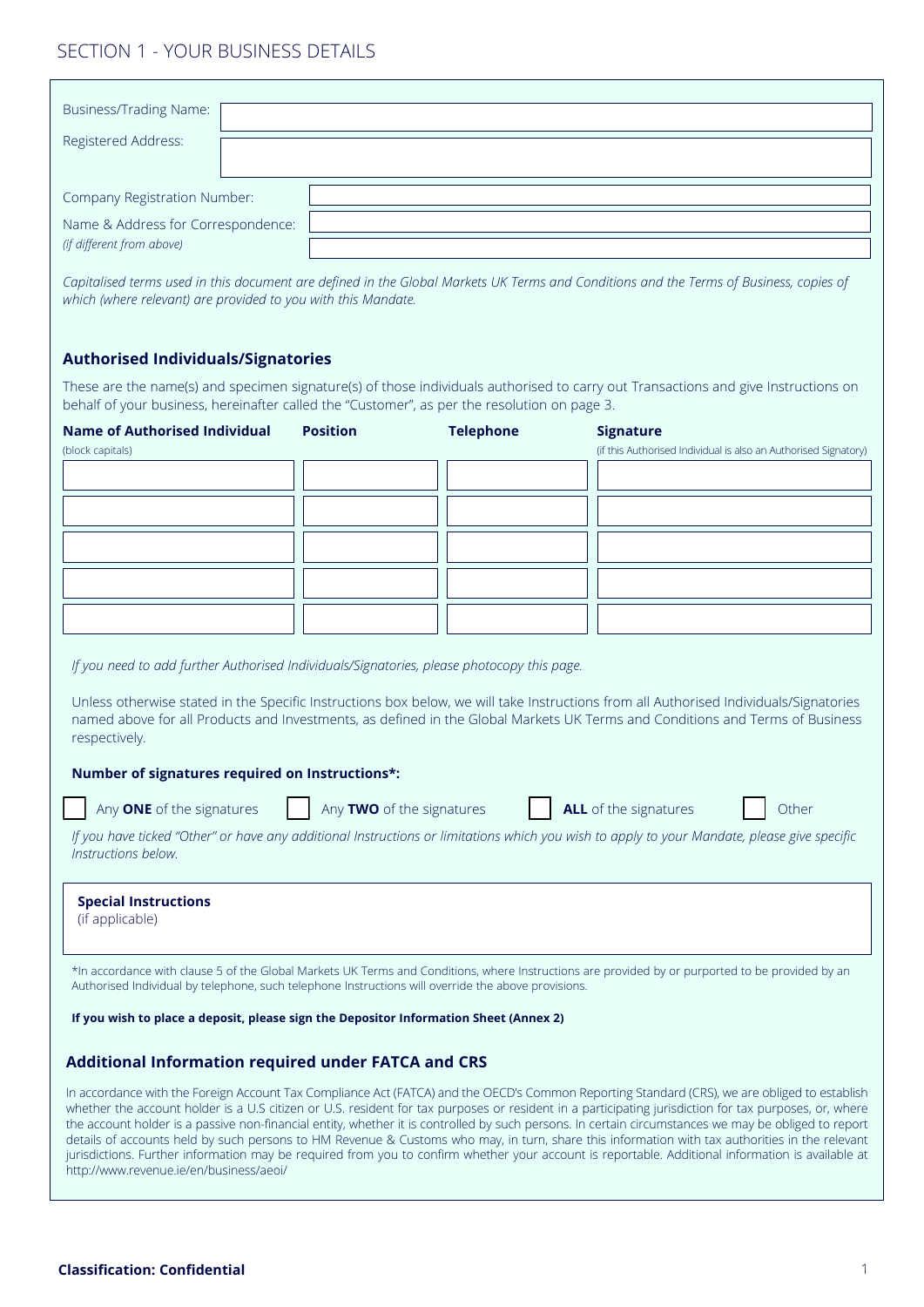| <b>EMIR Data</b><br>Do you intend to enter into OTC Derivatives contracts <sup>1</sup> (including FX Forwards) with the Bank?                                                                                                                                                                                                                                                                                                                                                                                                                              |  |  |  |  |  |  |  |  | Yes |
|------------------------------------------------------------------------------------------------------------------------------------------------------------------------------------------------------------------------------------------------------------------------------------------------------------------------------------------------------------------------------------------------------------------------------------------------------------------------------------------------------------------------------------------------------------|--|--|--|--|--|--|--|--|-----|
| Legal Entity Identifier*:                                                                                                                                                                                                                                                                                                                                                                                                                                                                                                                                  |  |  |  |  |  |  |  |  |     |
| LEI codes are issued by appointed Local Operating Units such as the Irish Stock Exchange and the London Stock Exchange. In order<br>to obtain an LEI simply contact your preferred business partner from a list of LEI issuing organizations (https://www.gleif.org/ en/<br>about-lei/get-an-lei-find-lei-issuing-organizations). You will be required to provide certain information which may include, legal name,<br>address, country of incorporation, company registration number, VAT number and also, to pay a small fee.                           |  |  |  |  |  |  |  |  |     |
| For the avoidance of doubt, an LEI is not required if                                                                                                                                                                                                                                                                                                                                                                                                                                                                                                      |  |  |  |  |  |  |  |  |     |
| you are a Natural Person;<br>you transact foreign exchange spot contracts only; or<br>you enter into a FX Forward that is connected to a payment transaction and is not transacted on a MIFID Venue <sup>2</sup> .                                                                                                                                                                                                                                                                                                                                         |  |  |  |  |  |  |  |  |     |
| Counterparty Classification:                                                                                                                                                                                                                                                                                                                                                                                                                                                                                                                               |  |  |  |  |  |  |  |  |     |
| Financial Counterparty ("FC")                                                                                                                                                                                                                                                                                                                                                                                                                                                                                                                              |  |  |  |  |  |  |  |  |     |
| C = Credit Institution authorised in accordance with Directive 2013/36/EU;                                                                                                                                                                                                                                                                                                                                                                                                                                                                                 |  |  |  |  |  |  |  |  |     |
| F = Investment Firm authorised in accordance with Directive 2014/65/EU;                                                                                                                                                                                                                                                                                                                                                                                                                                                                                    |  |  |  |  |  |  |  |  |     |
| I = Insurance Undertaking authorised in accordance with Directive 2009/138/EC;                                                                                                                                                                                                                                                                                                                                                                                                                                                                             |  |  |  |  |  |  |  |  |     |
| L = Alternative Investment Fund (AIF), as defined in Directive 2011/61/EU, which is either established in the<br>European Union or managed by an alternative investment fund manager (AIFM)s authorised or registered in<br>accordance with Directive 2011/61/EU, unless that AIF is set up exclusively for the purpose of serving one or<br>more employee share purchase plans, or unless that AIF is a securitisation special purpose entity as referred to in<br>Directive 2011/61/EU, and, where relevant, its AIFM established in the European Union; |  |  |  |  |  |  |  |  |     |
| O = Institution for occupational retirement provision within the meaning of Article 6 of Directive (EU) 2016/2341;                                                                                                                                                                                                                                                                                                                                                                                                                                         |  |  |  |  |  |  |  |  |     |
| R = Reinsurance undertaking authorised in accordance with Directive 2009/138/EC;                                                                                                                                                                                                                                                                                                                                                                                                                                                                           |  |  |  |  |  |  |  |  |     |
| U = UCITS and, where relevant, its management company, authorised in accordance with Directive 2009/65/EC<br>(unless that UCITS is set up exclusively for the purposes of serving one or more employee share purchase plans);<br><b>or</b>                                                                                                                                                                                                                                                                                                                 |  |  |  |  |  |  |  |  |     |
| Central Securities Depository authorised in accordance with Regulation (EU) 909/2014                                                                                                                                                                                                                                                                                                                                                                                                                                                                       |  |  |  |  |  |  |  |  |     |
| If you have indicated above that you are a Financial Counterparty "FC" please also indicate if you are a:                                                                                                                                                                                                                                                                                                                                                                                                                                                  |  |  |  |  |  |  |  |  |     |
| - Financial Counterparty that is subject to the clearing obligation under EMIR                                                                                                                                                                                                                                                                                                                                                                                                                                                                             |  |  |  |  |  |  |  |  |     |
| - Financial Counterparty that is not subject to the clearing obligation under EMIR ["Small Financial Counterparty"]                                                                                                                                                                                                                                                                                                                                                                                                                                        |  |  |  |  |  |  |  |  |     |
| <b>OR</b>                                                                                                                                                                                                                                                                                                                                                                                                                                                                                                                                                  |  |  |  |  |  |  |  |  |     |
| Non-Financial Counterparty ("NFC") that is not subject to the clearing obligation under EMIR ("NFC-")                                                                                                                                                                                                                                                                                                                                                                                                                                                      |  |  |  |  |  |  |  |  |     |
| <b>OR</b><br>Non-Financial Counterparty "NFC+" that is subject to the clearing obligation under EMIR. Please tick which asset classes<br>you exceed the clearing threshold                                                                                                                                                                                                                                                                                                                                                                                 |  |  |  |  |  |  |  |  |     |
| - OTC credit derivative contracts                                                                                                                                                                                                                                                                                                                                                                                                                                                                                                                          |  |  |  |  |  |  |  |  |     |
| - OTC equity derivative contracts                                                                                                                                                                                                                                                                                                                                                                                                                                                                                                                          |  |  |  |  |  |  |  |  |     |
| - OTC interest rate derivative contracts                                                                                                                                                                                                                                                                                                                                                                                                                                                                                                                   |  |  |  |  |  |  |  |  |     |
| - OTC foreign exchange derivative contracts                                                                                                                                                                                                                                                                                                                                                                                                                                                                                                                |  |  |  |  |  |  |  |  |     |
| - OTC commodity derivative contracts and other OTC derivative contracts not provided for above                                                                                                                                                                                                                                                                                                                                                                                                                                                             |  |  |  |  |  |  |  |  |     |
| Non-EEA entity                                                                                                                                                                                                                                                                                                                                                                                                                                                                                                                                             |  |  |  |  |  |  |  |  |     |
| For the avoidance of doubt, derivative contracts traded on MTFs and /or OTFs (e.g. FXALL) are considered to be "OTC derivative contracts" for the<br>purposes of EMIR.<br>'MIFID Venue' means a regulated market, a multilateral trading facility or an organized trading facility                                                                                                                                                                                                                                                                         |  |  |  |  |  |  |  |  |     |

# **Classification: Confidential** 2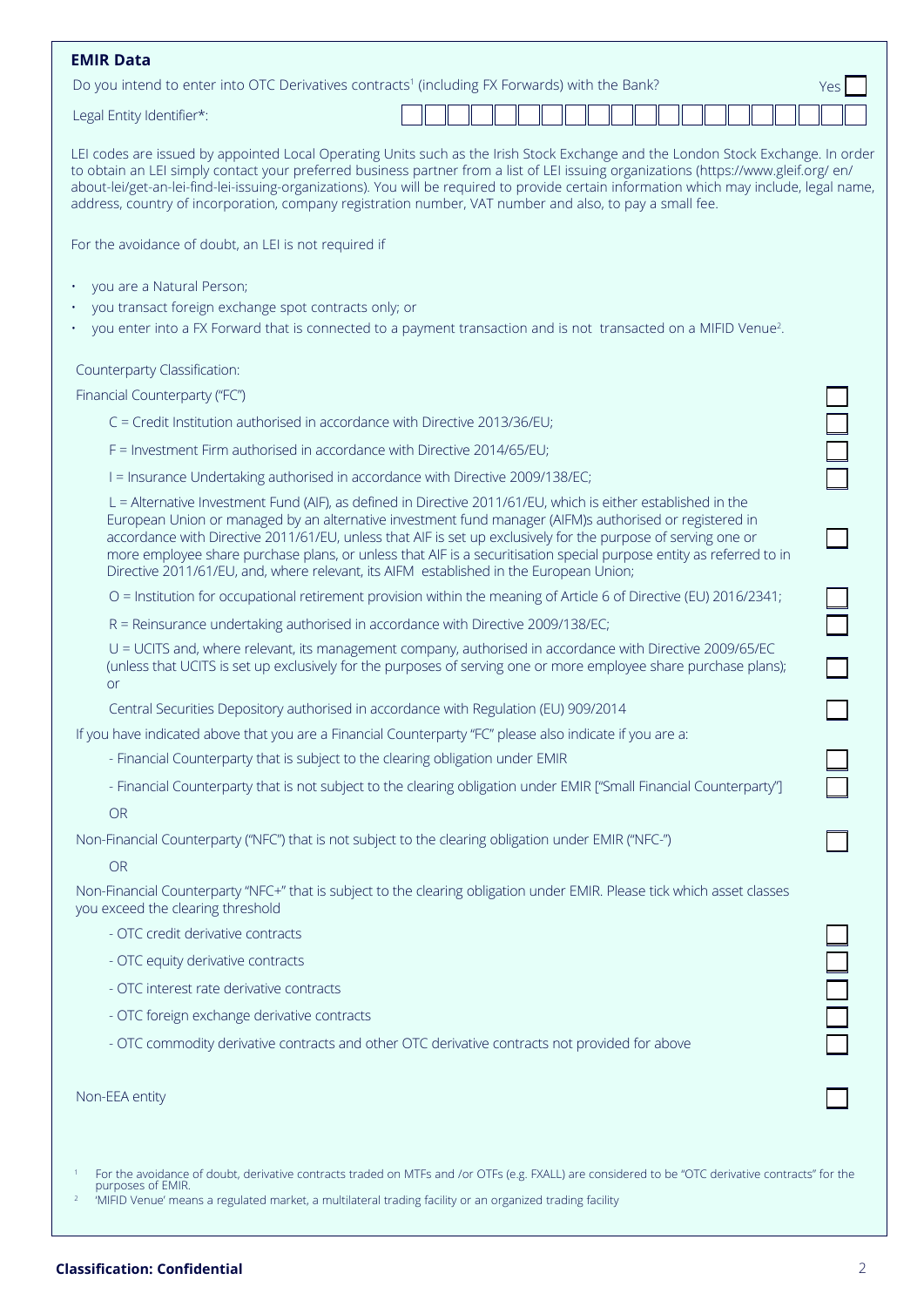## **Please note,**

If you are an NFC-, the Bank is required to report your OTC derivative contract on your behalf (Mandatory Reporting). However, you must provide the Bank with details relating to the OTC derivatives which we cannot be reasonably expected to possess (e.g. your LEI or corporate sector).

| If you are an NFC- that has already invested in a reporting system, you can opt out of the mandatory<br>reporting. Do you want to report your OTC derivatives contract yourself?                                                                                    | N <sub>0</sub> |
|---------------------------------------------------------------------------------------------------------------------------------------------------------------------------------------------------------------------------------------------------------------------|----------------|
| If you are an FC or NFC+, the Bank is willing to report your OTC derivative contract on your behalf. Ddo<br>you wish the Bank to report your trade information to a trade repository in order to comply with your<br>requirements under EMIR (Delegated Reporting)? | No L           |

By signing below, you agree that you have fully read, understood and are bound by the EMIR Reporting Service Special Terms and Conditions.

| Authorised Signatory* |                | Authorised Signatory |                                   |  |  |  |  |
|-----------------------|----------------|----------------------|-----------------------------------|--|--|--|--|
| Name:                 |                | Name:                |                                   |  |  |  |  |
| Signature:            |                | Signature:           |                                   |  |  |  |  |
| Date:                 | $\vee$<br>IMMY | Date:                | M M Y<br>$\vee$<br>D<br>D<br>- 11 |  |  |  |  |

\* Authorised signature(s) should be in accordance with the mandate instructions.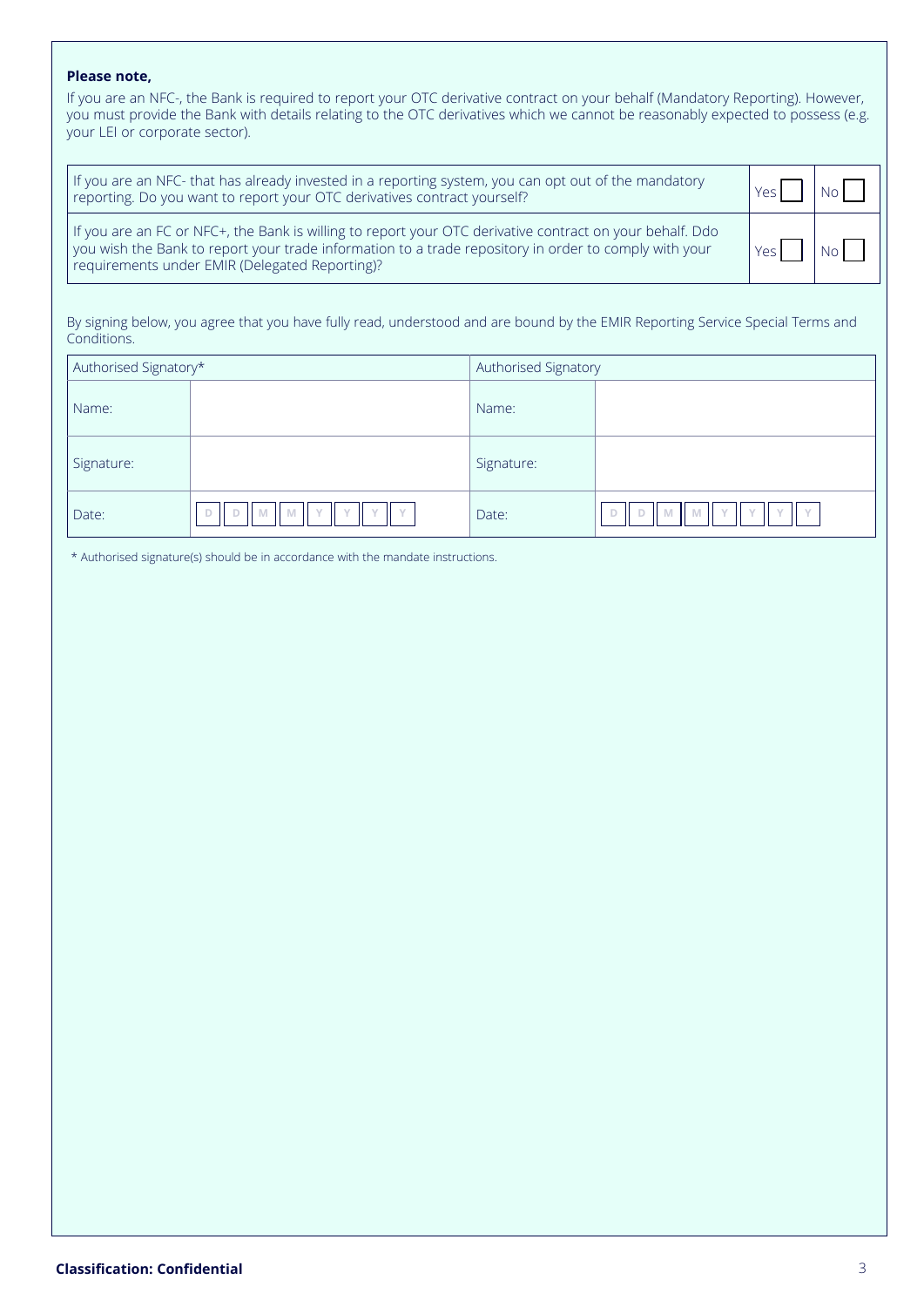## **MiFID II / MiFIR transaction reporting data**

We will provide details of all Transactions which we are required to report to the competent authorities. Your foreign exchange transaction is excluded from the transaction reporting obligation under MiFID II / MiFIR if it meets certain criteria. In order to assess which of your Transactions are reportable or not please provide the following information:

| $1_{\cdot}$ | Do you intend to enter into forward foreign exchange transaction with the Bank?<br>(If yes, proceed to no. 2)                                      | Yesl |      |
|-------------|----------------------------------------------------------------------------------------------------------------------------------------------------|------|------|
| 2.          | I am a financial counterparty as set out under EMIR<br>(If no, proceed to no. 3)                                                                   | Yesl |      |
|             | 3. Are the transactions a means of payment?                                                                                                        | Yesl | No.  |
|             | Are the transactions                                                                                                                               |      |      |
|             | settled physically? <sup>1</sup> ;<br>(i)                                                                                                          | Yesl |      |
|             | entered into in order to facilitate payment for identifiable goods, services or direct investment? <sup>2</sup> ;<br>(ii)                          | Yesl | No I |
|             | not traded on a trading venue?<br>(iii)                                                                                                            | Yesl | No I |
| 5.          | Do you (also) intend to enter into foreign exchange transactions with the Bank that do not meet the<br>criteria as set out in question no.3 and 4? | Yes. |      |

## **PLEASE NOTE:**

If you answered "No" to the criterion in no. 2 and "Yes" to nos. 3 and 4, your transaction is exempted from the MiFID II/MiFIR regulatory reporting obligation. We will not be reporting these transactions to the competent regulatory authorities (Central Bank of Ireland or Financial Conduct Authority).

If you answered "Yes" to question no 5, please note, these transactions are in scope for the MiFID II/MiFIR regulatory reporting.

## **By signing this Mandate, you agree to inform the Bank if you are aware or become aware of any changes that may affect the evaluation of any Transactions.**

## **Best Execution**

As we operate in the over-the-counter (OTC) market, we typically do not use execution venues. However, if we decide to use an execution venue in relation to your Instruction, we will inform you of the execution venue on which we are placing significant reliance in order to fulfil our obligation to take all sufficient steps to obtain, on a consistent basis, the best possible result for the execution of your Instruction.

Where that execution venue is not also a trading venue (such as regulated markets, multilateral trading facilities and organised trading facilities), by signing this Mandate, you expressly consent to us to execute your order outside of a trading venue.

## **Key Information Documents**

From 1 January 2018, the Bank is obliged to provide its retail investors (as defined in PRIIPs) with a key information document (the "KID") for each over-the-counter derivative transaction that is within the scope of PRIIPs and that they enter into with the Bank.

In each case, the Bank intends to provide you with the KID by means of a website. The Bank will post the KID and any revised version thereof (where applicable) on its website at www.bankofireland.com/treasurylibrary or such other website as the Bank notifies to you from time to time.

Please note that you are entitled to a paper copy of the relevant KID free of charge at any time upon request to the Bank.

## **By signing this Mandate, you choose to receive the KID for each over-the-counter derivative transaction by means of a website and confirm that you have regular access to the internet.**

- <sup>1</sup> Other than by reason of a default or other termination events.
- <sup>2</sup> An example for "identifiable goods, services or direct investment" is where one of the parties to the contract (i) sells currency to the other party which that other party will use to pay for specific goods or services or to make a direct investment or (ii) buys currency from the other party which the first party will use to achieve certainty about the level of payments that it is going to receive.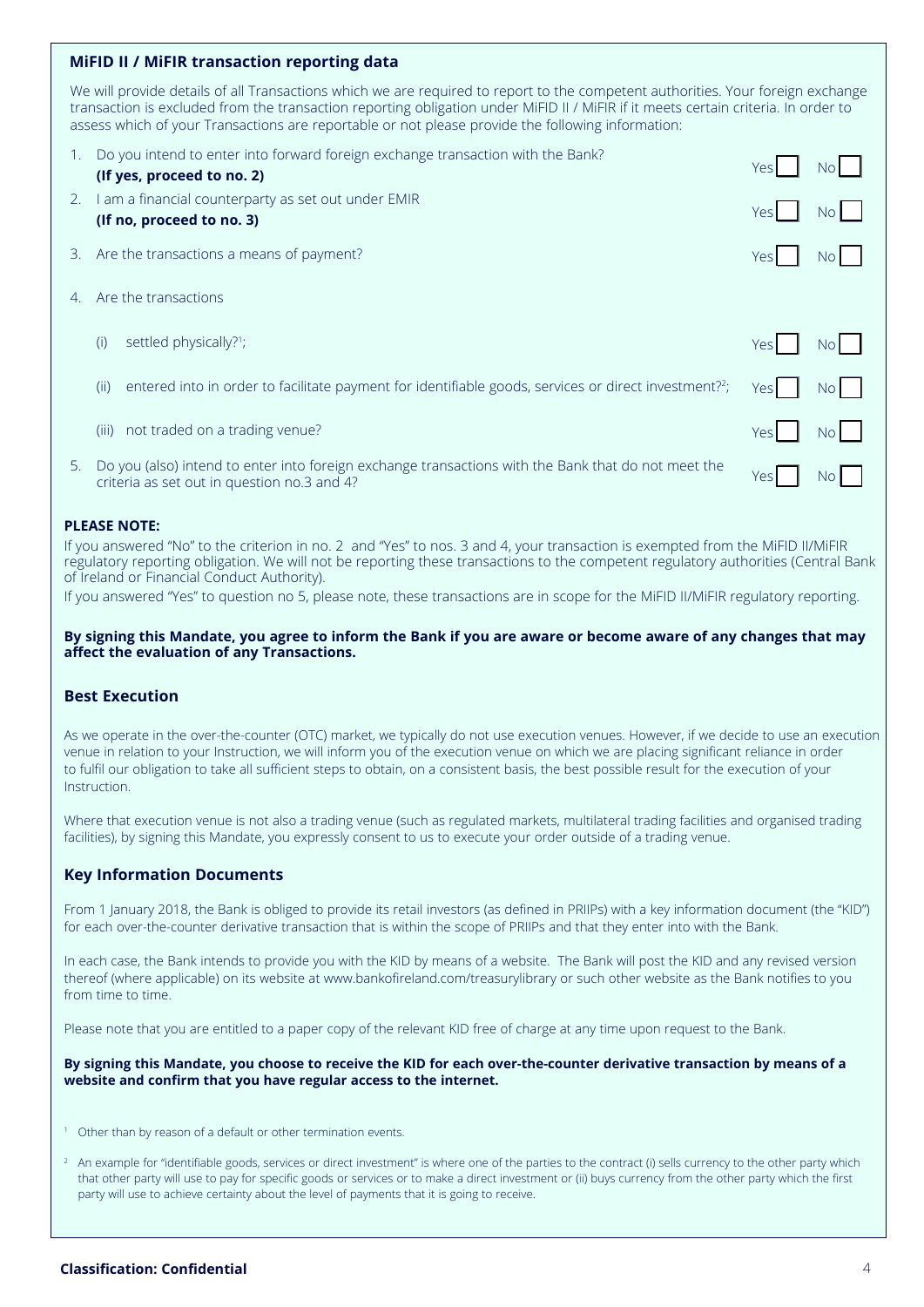## **TERMS OF RESOLUTION**

- The Customer hereby resolved as follows and/or that The Governor and Company of the Bank of Ireland (the "Bank") be requested and authorised as follows: 1. to open and/or continue one or more accounts in the name of the Customer.
- 2. to enter into those Transactions with the Customer as have been specified in the Mandate and in accordance with the Global Markets UK Terms and Conditions and/or the Terms of Business as appropriate, which have been provided to the Customer.
- 3. to act on the Instructions from the Authorised Individuals as set out in the Mandate.<br>4. If the Customer is using DocuSign or other electronic means to receive and sign the 4. If the Customer is using DocuSign or other electronic means to receive and sign the Account Mandate, the Customer agrees that it will sign the Account
- Mandate using an e-signature electronic form.
- 5. in respect of any information and/or copy documents supplied to the Bank, to disclose to, transfer to, or send copies to any branch, division or other member of the Bankand the Group, any regulatory authority or any other designated body to enable the Bank to comply with its obligations to establish identity of the Customer in accordance with applicable anti-money laundering legislation (as may be amended or varied from time to time).
- 6. to make all and any enquiries which the Bank considers appropriate or to disclose any information provided to the Bank to any third party providing a credit reference or anti-fraud service. The Customer also confirms that the Bank may disclose information relating to any account (if opened) and its operation to any credit reference or anti-fraud agency.
- 7. to report an eligible OTC derivative trade to a trade repository on behalf of the Customer, if so elected, in accordance with the EMIR Reporting Service Special Terms and Conditions ("Special T&C's") on receipt of the EMIR Reporting Service Special Terms and Conditions and LEI. The Customer hereby approves the Special T&C's, in particular the covenants and provisions imposing liabilities on the Customer.
- 8. The Bank will be supplied with such documentation as required by the Mandate, EMIR Reporting Service Special Terms and Conditions, if applicable, the Global Markets UK Terms and Conditions and the Terms of Business as applicable.
- 9. This resolution will be communicated to the Bank and will, in conjunction with the Mandate, EMIR Reporting Service Special Terms and Conditions, if applicable, and the Global Markets UK Terms and Conditions and/or the Terms of Business as appropriate, provide the authority to the Bank to act on behalf of the Customer.
- 10. The Customer will notify the Bank in writing, signed by the company secretary, a director or designated member as applicable and one Authorised Signatory, of any changes to the list of Authorised Individuals/Signatories.
- 11. The Customer agrees to inform the Bank if the Customer becomes aware of any changes that may affect the evaluation of the Transaction as set out in the section MiFID II / MiFIR Transaction Reporting Data.
- 12. The Customer expressly consents to the execution of the order outside of a trading venue.
- 13. The Customer chooses to receive the KID and' Bank of Ireland Global Markets MiFID II costs and charges disclosure for each over-the-counter derivative transaction by means of a website and confirms that the Customer has regular access to the internet.
- 14. The Mandate will remain in force until an amending resolution is passed by the Customer and a copy of such resolution, properly certified, is communicated to the Bank.

### **DECLARATION AND AGREEMENT**

- 1. All information in this Mandate is accurate and has been completed to the best of my knowledge and belief and the Customer will promptly notify the Bank in writing of any changes, in accordance with clause 4 of the Global Markets UK Terms and Conditions;
- 2. An accurate list of the directors/members of the Customer as of the date of this Mandate has been provided to the Bank and that the Customer will promptly notify the Bank in writing of any changes to that list, in accordance with clause 4 of the Global Markets UK Terms and Conditions;
- 3. The Customer has received or accessed, has read and agrees to be bound by the terms of this Mandate, EMIR Reporting Service Special Terms and Conditions, if applicable, the Global Markets UK Terms and Conditions and/or the Terms of Business, as applicable;
- 4. The Customer has read and understood the terms relating to the use and disclosure of data and personal information set out in the Data Privacy Notice (www.bankofireland.com/privacy) and warrants that it has the consent of the owners of any personal data given to the Bank under this Agreement to use and disclose same and that the Customer has fully advised such owners of the uses and disclosures to which such data may be put;
- 5. The Customer has fully read, understood and agrees to be bound by the 'Bank of Ireland Global Markets MiFID II costs and charges disclosure'.
- 6. The Customer understands that all conversations such as telephone conversations and electronic communications will be recorded (even where they do not lead to the conclusion of a Transaction.
- 7. The resolution on this page was duly passed at a meeting of the board of directors/members of the Customer on the date below.
- 8. Where an electronic signature is used to sign the document the following additional clauses apply: I confirm that I have read and agree to the above. In order to fully process this application, I will provide an electronic signature at the next stage of the application process, and I confirm that at a meeting of the board of directors of the Company it was resolved that the Company consents to the execution of this Account Mandate by electronic means, its electronically storage, and its use for legal purposes. I understand that the information provided will be treated as confidential and retained and processed by the Bank as set out in our Data Privacy Notice.

#### **DATA PRIVACY**

The information you have provided will be treated as confidential and retained and processed by the Bank as set out in our Data Privacy Notice (www.bankofireland.com/privacy).

#### **PLC/Ltd – Company Secretary or (duly authorised) Director to sign LLP – designated member to sign**

| <b>Signatory Name:</b>   |                          | (block capitals) |
|--------------------------|--------------------------|------------------|
| Signature:               |                          |                  |
| Date:                    | $D  D  M  M  Y  Y  Y  Y$ |                  |
| $\overline{\phantom{0}}$ |                          |                  |

Company Secretary/Director/designated member\* \*delete as appropriate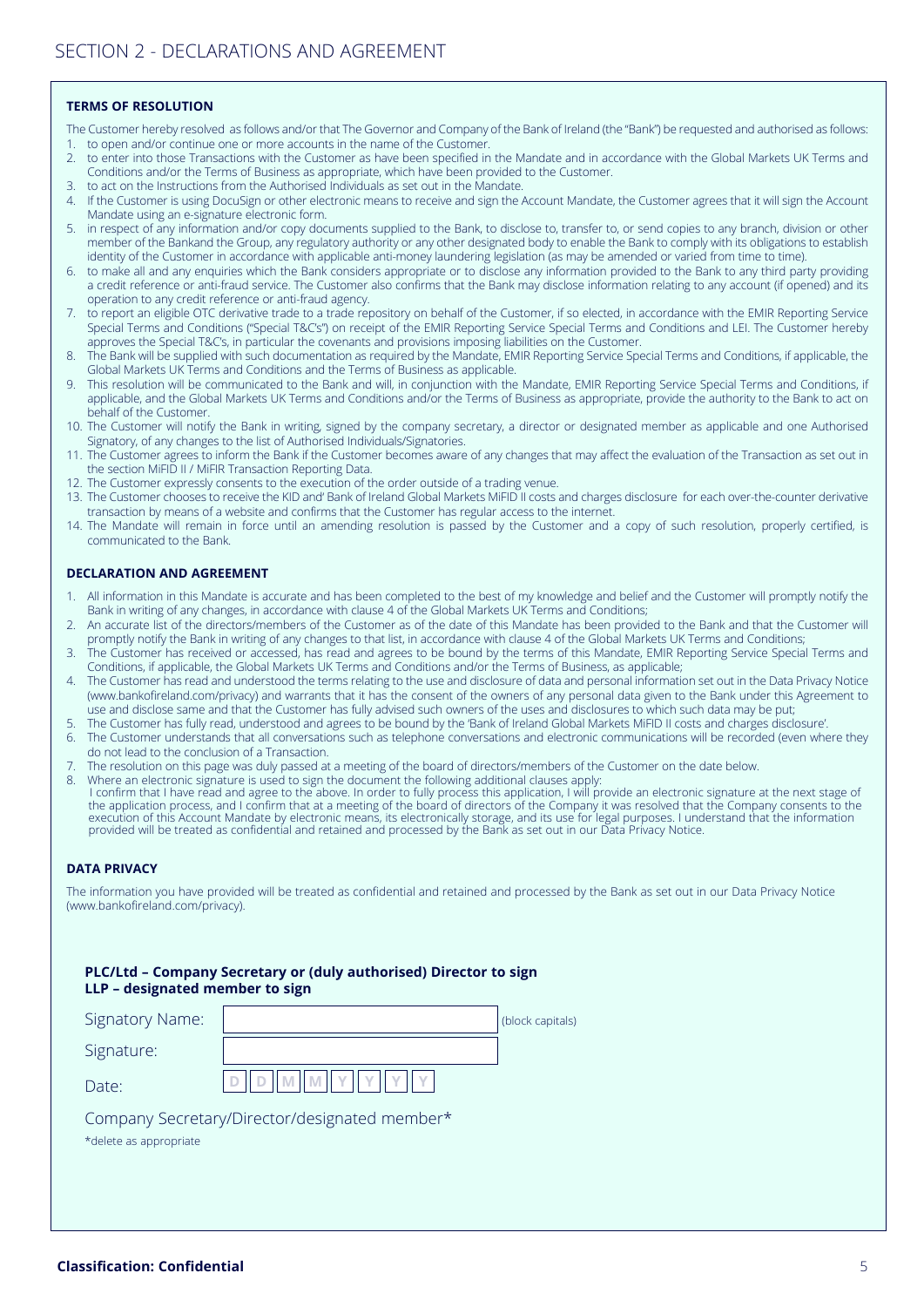# ANNEX 1 - INTERNATIONAL OPERATIONS

| 1 Donegall Square South, Belfast, BT1 5LR<br>Tel: +44 80 0776 616                                |                                                                                                                                                                                                                                                                                                                                                                                                                                |
|--------------------------------------------------------------------------------------------------|--------------------------------------------------------------------------------------------------------------------------------------------------------------------------------------------------------------------------------------------------------------------------------------------------------------------------------------------------------------------------------------------------------------------------------|
| Please fill in the whole form using a ball point pen and send it<br>to:                          | Instruction to your Bank or Building Society to pay by Direct<br>Debit<br>Originator's Identification Number:                                                                                                                                                                                                                                                                                                                  |
| Bank of Ireland<br>1 Donegall Square South<br><b>Belfast</b><br>BT1 5LR                          | Reference Number:                                                                                                                                                                                                                                                                                                                                                                                                              |
| Name(s) of Account Holder(s):                                                                    | <b>Instruction to your Bank or Building Society</b><br>Please pay Bank of Ireland - International Operations<br>from the account detailed in this Instruction subject to<br>the safeguards assured by the Direct Debit Guarantee. I<br>understand that this Instruction may remain with <b>Bank of</b><br>Ireland - International Operations and, if so, details will be<br>passed electronically to my Bank/Building Society. |
| Bank/Building Society account number:<br>Branch sort code:                                       | Signature(s):                                                                                                                                                                                                                                                                                                                                                                                                                  |
| Name and full postal address of your Bank or Building Society:<br>To: The Manager                | Date:                                                                                                                                                                                                                                                                                                                                                                                                                          |
| Bank/Building Society<br>Address                                                                 |                                                                                                                                                                                                                                                                                                                                                                                                                                |
|                                                                                                  | Banks and Building Societies may not accept Direct Debit Instructions for some types of account                                                                                                                                                                                                                                                                                                                                |
| This guarantee should be detached and retained by the Payer<br><b>The Direct Debit Guarentee</b> |                                                                                                                                                                                                                                                                                                                                                                                                                                |

- This Guarantee is offered by all Banks and Building Societies that take part in the Direct Debit Scheme. The efficiency and security of the Scheme is monitored and protected by your own Bank or Building Society.
- International Trade Services will notify you 3 working days in advance of your account being debited or as otherwise agreed.
- If an error is made by Bank of Ireland International Operations or your Bank or Building Society, you are guaranteed a full and immediate refund from your branch of the amount paid.
- You can cancel a Direct Debit at any time by writing to your Bank or Building Society. Please also send a copy of your letter to us.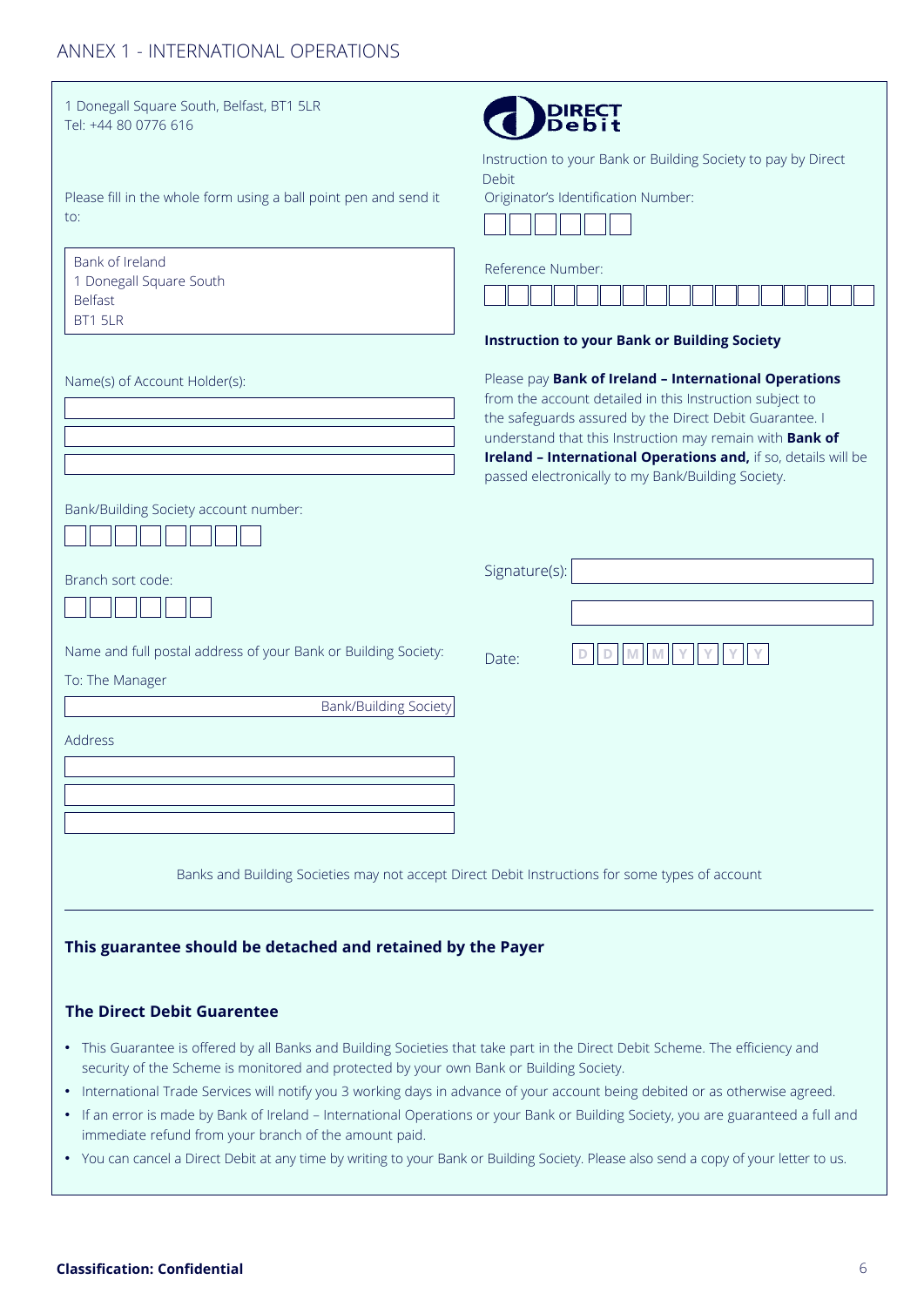# **If you wish to open an account, please sign this Financial Services Compensation Scheme Information Sheet.**

## **Basic information about the protection of your eligible deposits**

Eligible deposits in the Bank of Ireland Group (UK branch) are protected by:

| Group are protected by:                                                     | The Financial Services Compensation Scheme ("FSCS")                                                                          |
|-----------------------------------------------------------------------------|------------------------------------------------------------------------------------------------------------------------------|
| Limit of protection:                                                        | £85,000 per depositor per credit institution                                                                                 |
| If you have more eligible deposits<br>at the same credit institution:       | All your eligible deposits' at the same credit institution are<br>'aggregated' the total is subject to the limit of £85,000. |
|                                                                             | If you have a joint account with other person(s): The limit of £85,000 applies to each depositor separately.                 |
| Reimbursement date in case<br>of credit institutions failure:               | 20 working days*                                                                                                             |
| Currency of reimbursement:                                                  | Pound sterling (GBP, £) or, for branches of UK banks operating in an<br>EEA Member States, the currency of that State.       |
| To contact Bank of Ireland Group<br>for enquiries relating to your account: | Bank of Ireland<br><b>Customer Service</b><br>4th Floor, Arena Building<br>Whitestown Way<br>Tallaght<br>Dublin 24           |
|                                                                             | Intl:+353 1404 4000                                                                                                          |
| To contact the DGS for further<br>information in compensation:              | Financial Services Compensation Scheme<br>10th Floor Beaufort House<br>15 St Botolph Street<br>London<br>EC3A 7QU            |
|                                                                             | Tel: 0800 678 1100 or 020 7741 4100<br>Email: ICT@fscs.org.uk                                                                |
| More Information                                                            | http://www.fscs.org.uk                                                                                                       |
| Acknowledgement of receipt by the depositor                                 | <b>Depositor Signature</b>                                                                                                   |
|                                                                             |                                                                                                                              |